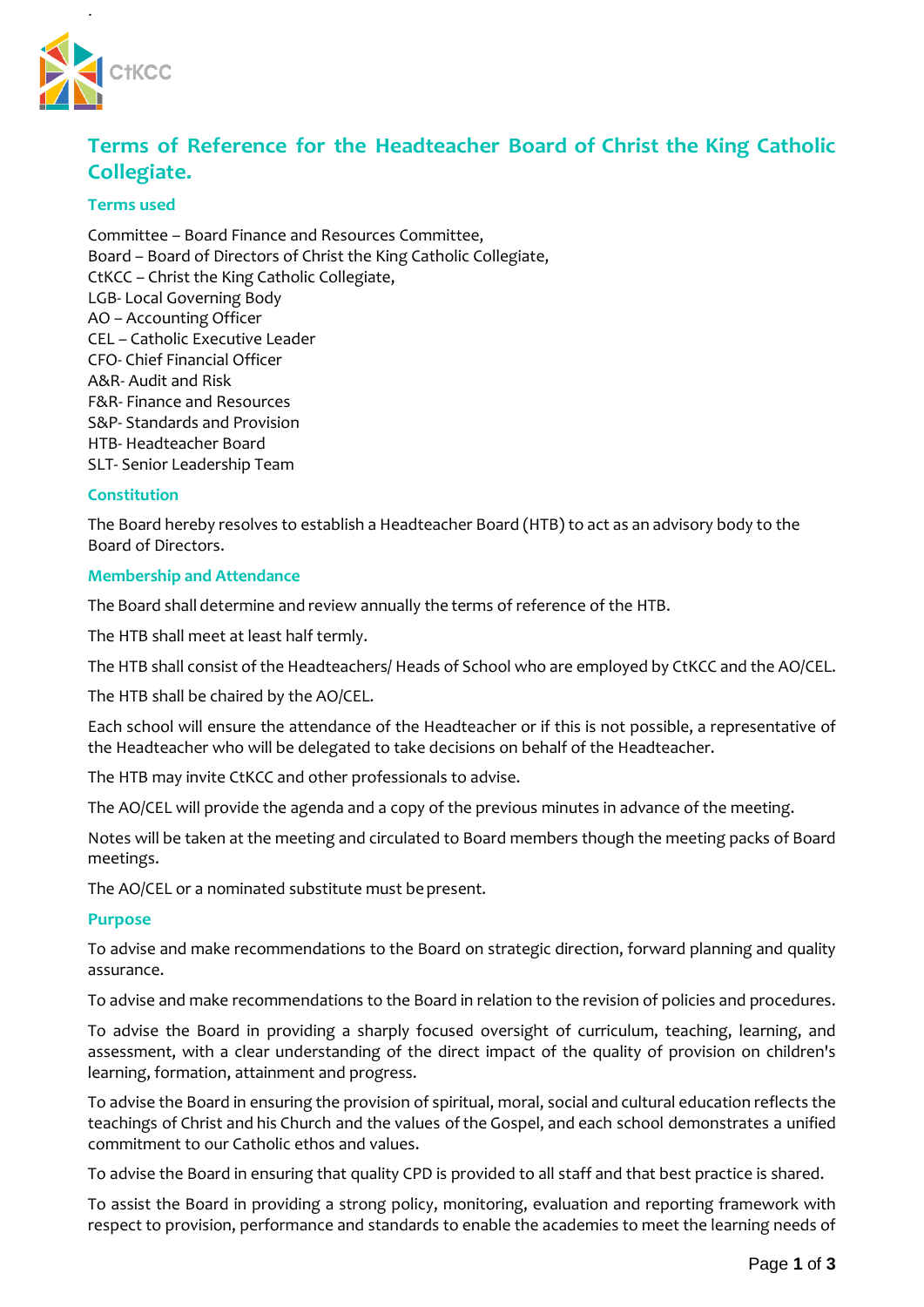

.

all children, so they can make at least good progress across the subjects of the curriculum, but particularly in the core.

To enable the academies to be accountable for their performance and standards, and the quality of teaching, pupils' achievement, and pupil behaviour and safety, and providing the kind of curricular experience and teaching and learning strategies that make the most difference to children's enjoyment in learning, their attainment in relation to national expectations, and rates of progress.

To make recommendations to the Board of Directors and to other committees as necessary and appropriate.

*Major issues will be referred to the Board for ratification.*

### **Terms of Reference**

The HTB will support each other and all the schools within CtKCC, acting in a manner that contributes to the overall success of CtKCC by:

- 1. Discussing and making decisions on those matters that Board deems necessary.
- 2. Evaluating the standards of teaching and learning in the school and ensure that proper standards of professional performance are established and maintained. To achieve this the Headteachers will carry out observations and visits in other schools as appropriate, and will share the outcomes to ensure continued growth.
- 3. Ensuring that progress and attainment data are shared and discussed as appropriate.
- 4. Supporting each other in maintaining and achieving the best possible outcomes for all our children.
- 5. Setting the agenda for SLT and Research group meetings.
- 6. Supporting the AO in attending at least one SLT or research group meeting annually.
- 7. Reviewing the Directors Development Plan annually, to ensure that areas identified as needing support are given due focus and that school improvement is atthe core of CtKCC
- 8. Providing progress feedback on the Directors Development Plan on a termly basis.
- 9. Advising the Board on term dates.
- 10. Advising the Board in relation to the compliance of the academies' curriculum with the National Curriculum.
- 11. Advising the Board in ensuring that the curriculum meets the needs of the children in the academies, with due attention to RE, reading, writing and mathematics.
- 12. Advising the Board in relation to Directors' responsibilities for ensuring appropriate provision for Early Years and*I* or Sixth Form pupils where applicable.
- 13. Arranging appropriate cross CtKCC training and CPD.
- 14. Collaborating to ensure that all schools provide all staff have access to appropriate CPD
- 15. Advising the Board on the effectiveness of school improvement measure and partners as required.
- 16. Advising the Board with respect to adopting, implementing, monitoring, evaluating andreviewing the academies policies.
- 17. Advising the Board to ensure the policy for behaviour impacts positively on pupils' learning by monitoring.
- 18. Considering CtKCC's indicative funding, drawing any matters of significance or concern to the attention of the Board.
- 19. Making recommendations on areas of expenditure, ensuring compatibility with priorities as set out in the development plan.